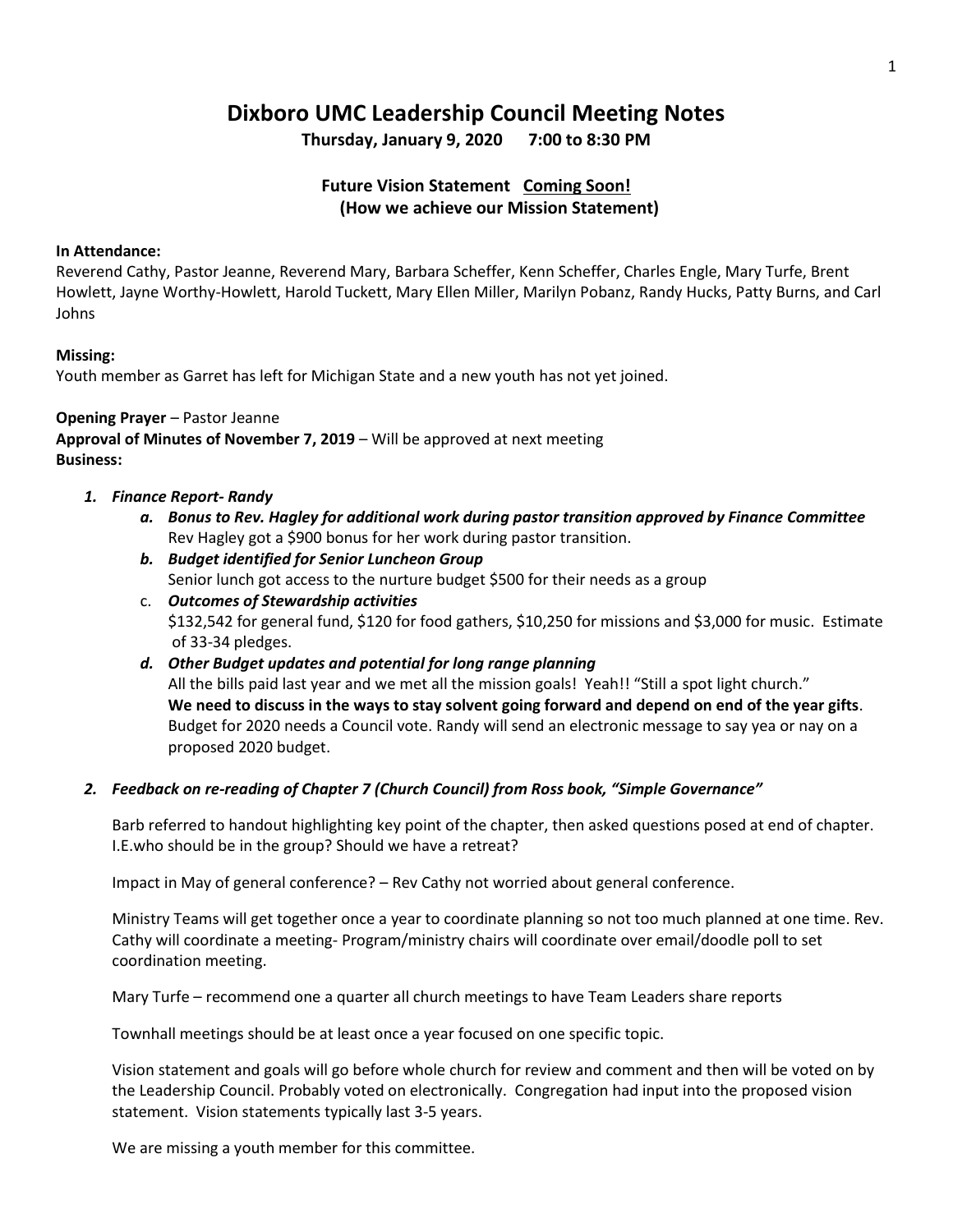Brook will be confirmed this year.

Patty, Brook, Mary Turfe, Brent, Rev Mary, Pastor Jeanne are going to conference. Jayne maybe going to conference – our church is allowed two lay persons.

Discussed having written policies – Randy said no, Jayne said yes. We have Book of Discipline already but not clear if we have a written or electronic policy manual somewhere. Some of the items that need to be addressed are: Safety (natural disasters as well as church shooting) (where are all exits, fire extinguishers, etc.; Rental of church property and facilities; Current guidelines for funerals and other events; roles and responsibilities of Ushers.

All Council member asked to send Barb an email of what you think we should have a policy on or if you know we already have.

Questions at the end of chapter – how do programs and ministries align? – this will be determined after we have a vision and goals.

## *3. Planning for upcoming year:*

- *a. Next activities with VCI- Harold*
	- *i. Vision Statement Task Force meeting January 9 after worship*
	- *ii. Goal setting date: January 18, 2020 9:30 – noon lead by VCI coach.*
		- *1.* Food and child care planned for the morning
- *b. Any response to new "CHIMES" format?*
- *c. "Way Forward" activities in Michigan? Implications for DUMC of vote coming in May*
- *d. Update on "Getting To Know You" events in homes:*
	- *i. Nov. 21 11 folks attended at Becky Horvath's home*
	- *ii. Dec. 4 13 folks attended at Patty Burns' home*
	- *iii. Dec. 10 4 folks attended at Patty Fragner's home (3 cancelled)*
	- *iv. Two more planned for January*
- *e. Lay delegates attending Annual Conference this year* Brent Howlett, Mary Turfe, Brooke Burns

Feed back on Christmas Eve service – crowded and beautiful with visitors. Attendance was 150.

If attendance continues increasing we may need to go to two Christmas Eve services!!

What should we do for Easter? Discussed option of a Saturday night and Sunday Can we have an Easter procession? – We have a nice green square to process around.

Pastor Jeanne – concerned about changing service times on folks.

Decision: 8:30 and 10:30 for Easter. breakfast at 9:30!

Randy agreed to coordinat breakfast – he was asked and accepted. He will assemble a breakfast team with help. Cheese will be added in the beginning of cooking eggs to avoid last year's breakfast hitch.

Feedback on new Chimes format (monthly) – People like it, information that is important so read it! Devotionals will go into Chimes. Finance committee thought it would be nice to communicate with parish more regularly on general fund balance, offering level and short fallings (Would be short).

Pastor Jeanne - Emergency preparedness webinar for responding to disasters in the community.. Webinar will be Saturday, Feb 8, 9:30-11 am to provide information. See Rev. Jeanne for more information. Webinar can also teach about responding to disasters in the community.